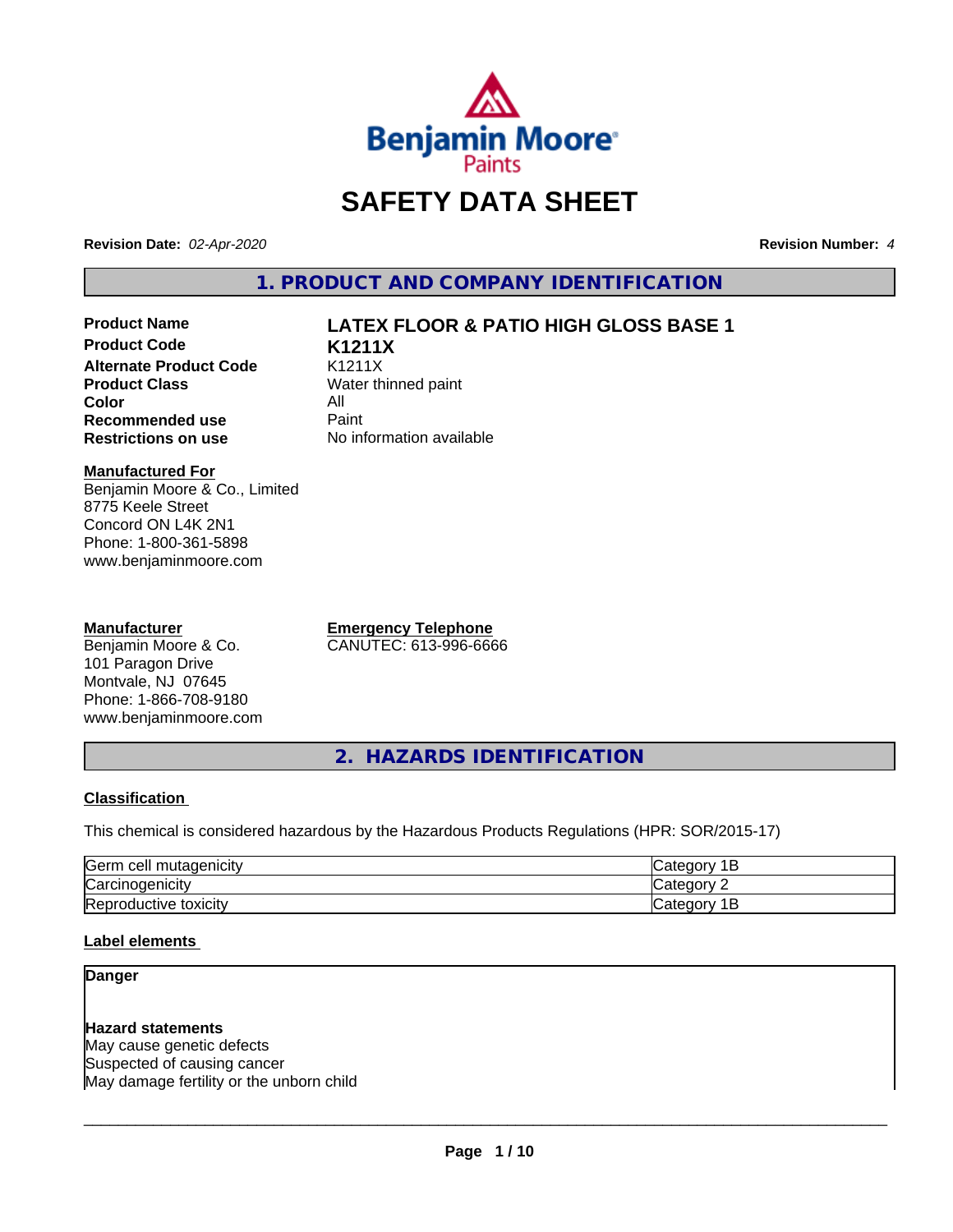

**Odor** little or no odor

#### **Precautionary Statements - Prevention**

Obtain special instructions before use Do not handle until all safety precautions have been read and understood Use personal protective equipment as required

#### **Precautionary Statements - Response**

IF exposed or concerned: Get medical advice/attention

#### **Precautionary Statements - Storage**

Store locked up

#### **Precautionary Statements - Disposal**

Dispose of contents/container to an approved waste disposal plant

#### **Other information**

No information available

#### **Other hazards**

 **CAUTION:** All floor coatings may become slippery when wet. Where non-skid characteristics are desired, use an appropriate anti-slip aggregate.

| <b>Chemical name</b>                                     | <b>CAS No.</b> | Weight-%      | Hazardous Material<br>Information Review Act date exemption granted<br>registry number<br>(HMIRA registry $#$ ) | Date HMIRA filed and<br>(if applicable) |
|----------------------------------------------------------|----------------|---------------|-----------------------------------------------------------------------------------------------------------------|-----------------------------------------|
| Titanium dioxide                                         | 13463-67-7     | $10 - 30\%$   |                                                                                                                 |                                         |
| Sodium C14-C16 olefin<br>sulfonate                       | 68439-57-6     | $0.1 - 0.25%$ |                                                                                                                 |                                         |
| Sodium nitrite                                           | 7632-00-0      | $0.1 - 0.25%$ |                                                                                                                 |                                         |
| Carbamic acid,<br>1H-benzimidazol-2-yl-, methyl<br>ester | 10605-21-7     | $0.1 - 0.25%$ |                                                                                                                 |                                         |

# **3. COMPOSITION INFORMATION ON COMPONENTS**

\*The exact percentage (concentration) of composition has been withheld as a trade secret

# **4. FIRST AID MEASURES**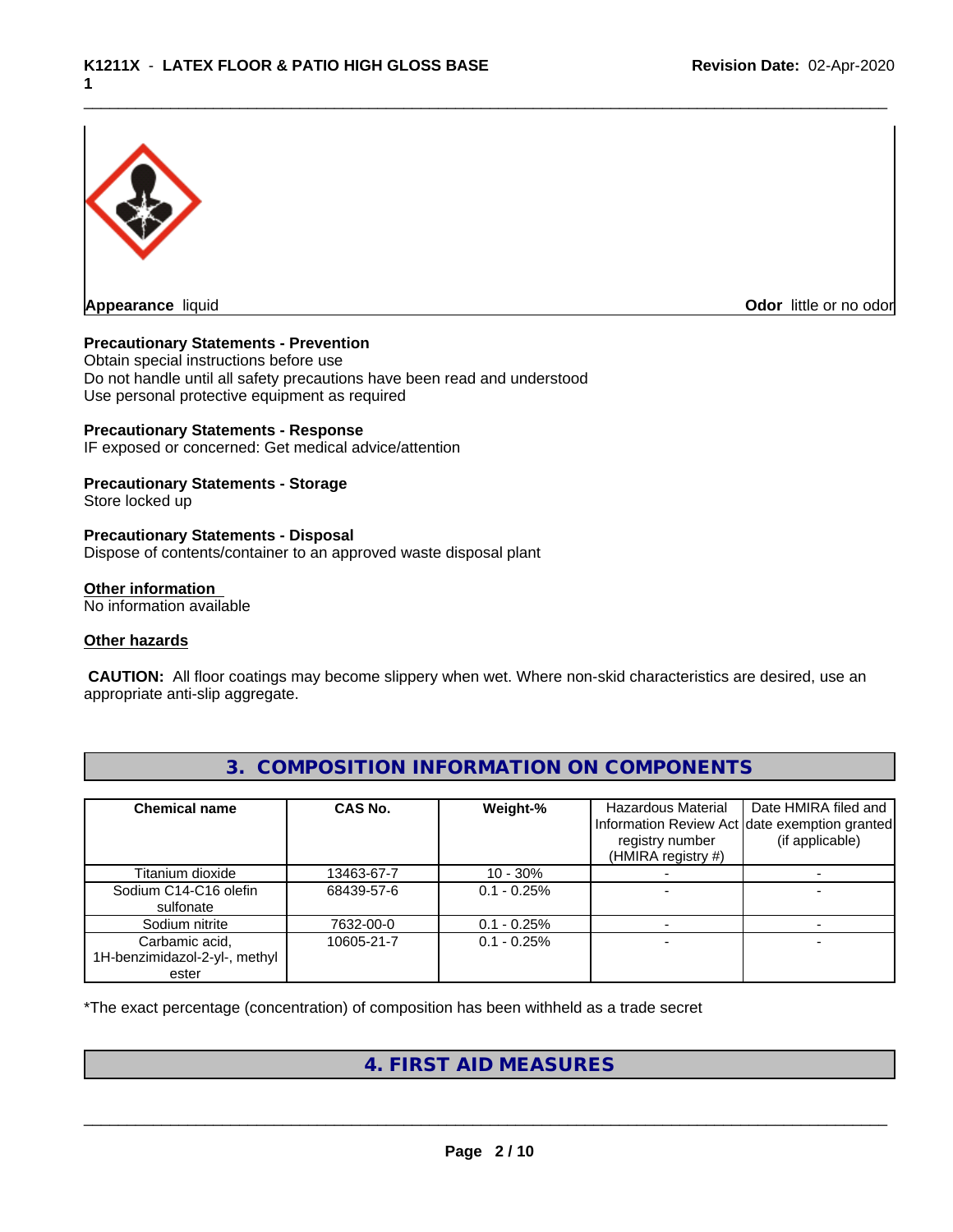| <b>General Advice</b>                  | If symptoms persist, call a physician. Show this safety data<br>sheet to the doctor in attendance.       |
|----------------------------------------|----------------------------------------------------------------------------------------------------------|
| <b>Eye Contact</b>                     | Rinse thoroughly with plenty of water for at least 15<br>minutes and consult a physician.                |
| <b>Skin Contact</b>                    | Wash off immediately with soap and plenty of water while<br>removing all contaminated clothes and shoes. |
| <b>Inhalation</b>                      | Move to fresh air. If symptoms persist, call a physician.                                                |
| Ingestion                              | Clean mouth with water and afterwards drink plenty of<br>water. Consult a physician if necessary.        |
| <b>Most Important Symptoms/Effects</b> | None known.                                                                                              |
| <b>Notes To Physician</b>              | Treat symptomatically.                                                                                   |

**5. FIRE-FIGHTING MEASURES** 

| <b>Suitable Extinguishing Media</b>                                                                                                                | Use extinguishing measures that are appropriate to local<br>circumstances and the surrounding environment.                                   |  |  |  |
|----------------------------------------------------------------------------------------------------------------------------------------------------|----------------------------------------------------------------------------------------------------------------------------------------------|--|--|--|
| Protective equipment and precautions for firefighters                                                                                              | As in any fire, wear self-contained breathing apparatus<br>pressure-demand, MSHA/NIOSH (approved or equivalent)<br>and full protective gear. |  |  |  |
| <b>Specific Hazards Arising From The Chemical</b>                                                                                                  | Closed containers may rupture if exposed to fire or<br>extreme heat.                                                                         |  |  |  |
| <b>Sensitivity to mechanical impact</b>                                                                                                            | No                                                                                                                                           |  |  |  |
| Sensitivity to static discharge                                                                                                                    | No                                                                                                                                           |  |  |  |
| <b>Flash Point Data</b><br>Flash point (°F)<br>Flash Point (°C)<br><b>Method</b><br><b>Flammability Limits In Air</b><br>Lower flammability limit: | Not applicable<br>Not applicable<br>Not applicable<br>Not applicable                                                                         |  |  |  |
| <b>Upper flammability limit:</b>                                                                                                                   | Not applicable                                                                                                                               |  |  |  |
| Flammability: 0<br><b>NFPA</b><br>Health: 2                                                                                                        | Instability: 0<br><b>Special: Not Applicable</b>                                                                                             |  |  |  |
| <b>NFPA Legend</b><br>0 - Not Hazardous<br>1 - Slightly<br>2 - Moderate<br>3 - High<br>4 - Severe                                                  |                                                                                                                                              |  |  |  |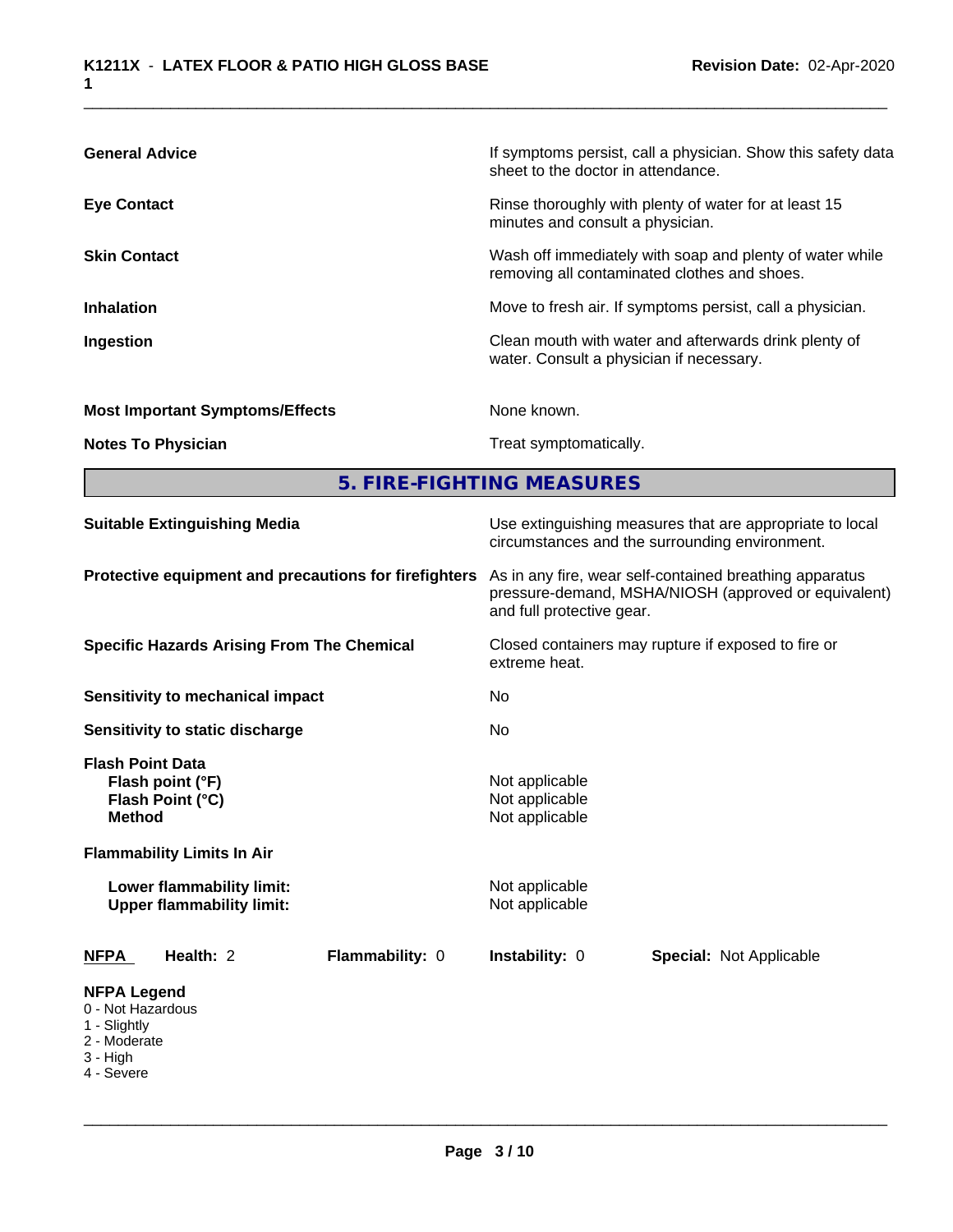*The ratings assigned are only suggested ratings, the contractor/employer has ultimate responsibilities for NFPA ratings where this system is used.*

*Additional information regarding the NFPA rating system is available from the National Fire Protection Agency (NFPA) at www.nfpa.org.*

# **6. ACCIDENTAL RELEASE MEASURES**

**Personal Precautions Precautions** Avoid contact with skin, eyes and clothing. Ensure adequate ventilation.

**Other Information Department Information Department Intervent further leakage or spillage if safe to do so.** 

**Environmental precautions** See Section 12 for additional Ecological Information.

**Methods for Cleaning Up Example 20 Soak** up with inert absorbent material. Sweep up and shovel into suitable containers for disposal.

## **7. HANDLING AND STORAGE**

**Handling Handling Avoid contact with skin, eyes and clothing. Avoid breathing and all of the sking of the anglishment of the sking and clothing. Avoid breathing** vapors, spray mists or sanding dust. In case of insufficient ventilation, wear suitable respiratory equipment.

**Storage** Storage **Keep container tightly closed.** Keep out of the reach of

**Incompatible Materials** Noinformation available

**8. EXPOSURE CONTROLS/PERSONAL PROTECTION**

children.

#### **Exposure Limits**

| <b>Chemical name</b> | <b>ACGIH TLV</b>                       | Alberta                           | <b>British Columbia</b>   | Ontario            | Quebec                                 |
|----------------------|----------------------------------------|-----------------------------------|---------------------------|--------------------|----------------------------------------|
| Titanium dioxide     | TWA:<br>$10 \text{ mg/m}$ <sup>3</sup> | <b>TWA</b><br>$10 \text{ mg/m}^3$ | <b>TWA</b><br>10 mg/m $3$ | TWA<br>10 mg/m $3$ | <b>TWAEV</b><br>Mmd/m <sup>3</sup> ، س |
|                      |                                        |                                   | TWA<br>$3 \text{ ma/m}^3$ |                    |                                        |

#### **Legend**

ACGIH - American Conference of Governmental Industrial Hygienists Alberta - Alberta Occupational Exposure Limits British Columbia - British Columbia Occupational Exposure Limits

Ontario - Ontario Occupational Exposure Limits

Quebec - Quebec Occupational Exposure Limits

N/E - Not established

**Personal Protective Equipment**

**Engineering Measures Ensure** Ensure adequate ventilation, especially in confined areas.

Safety glasses with side-shields. **Skin Protection Protection Protective gloves and impervious clothing. Respiratory Protection Number 1** (Use only with adequate ventilation. In operations where exposure limits are exceeded, use a NIOSH approved respirator that has been selected by a technically qualified person for the specific work conditions. When spraying the product or applying in confined areas, wear a NIOSH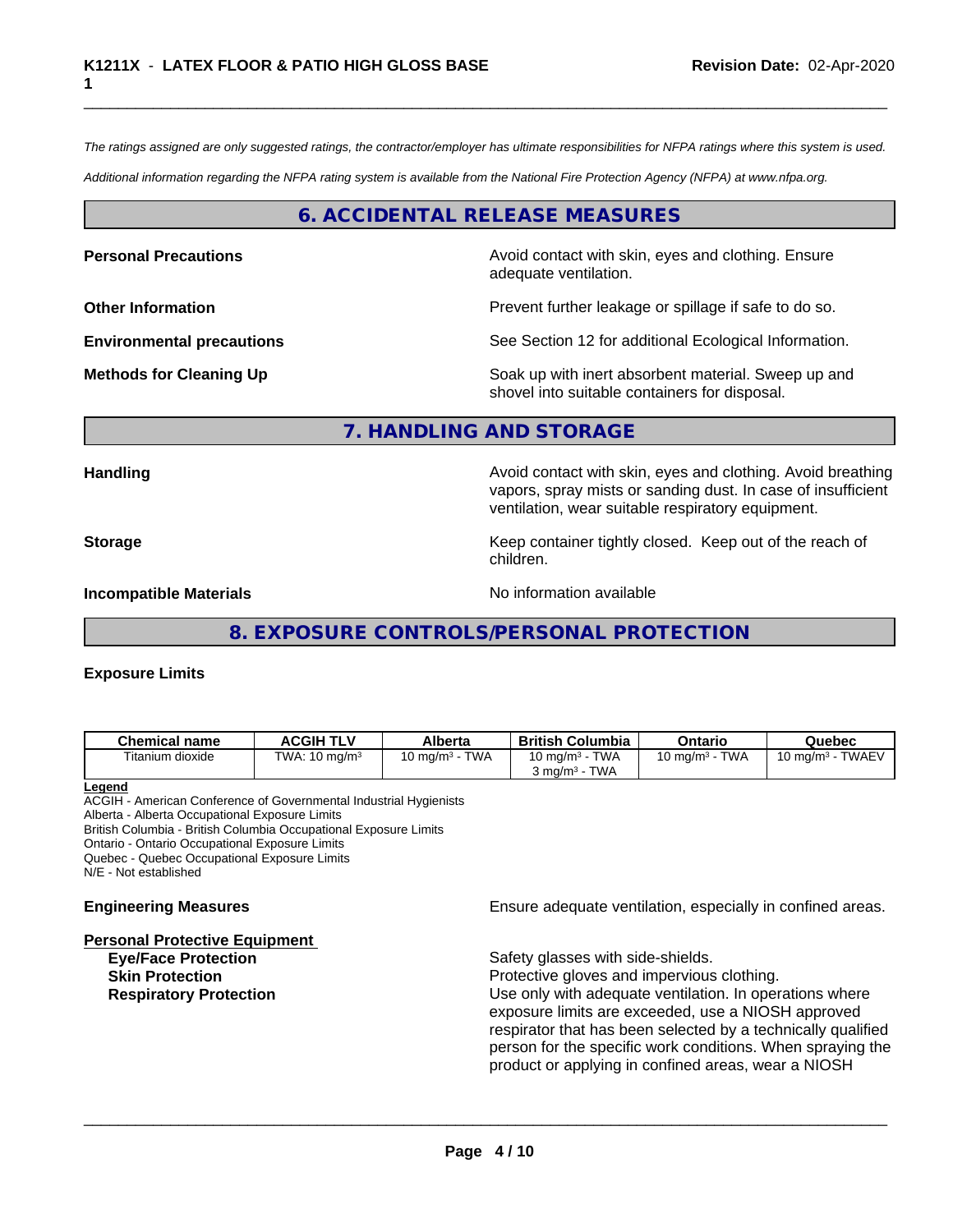approved respirator specified for paint spray or organic vapors.

**Hygiene Measures Avoid contact with skin, eyes and clothing. Remove and Avoid contact with skin, eyes and clothing. Remove and Avoid contact with skin, eyes and clothing. Remove and** wash contaminated clothing before re-use. Wash thoroughly after handling.

## **9. PHYSICAL AND CHEMICAL PROPERTIES**

**Appearance** liquid **Odor** little or no odor **Odor Threshold No information available No information available Density (Ibs/gal)** 10.1 - 10.5 **Specific Gravity** 1.21 - 1.27 **pH** No information available **Viscosity (cps)** No information available **Solubility(ies)** No information available **Water solubility Water solubility Water solubility Water solubility No information available Evaporation Rate No information available No information available Vapor pressure** No information available **No information** available **Vapor density No information available No information available Wt. % Solids** 45 - 55 **Vol. % Solids** 35 - 45 **Wt. % Volatiles** 45 - 55 **Vol. % Volatiles** 55 - 65 **VOC Regulatory Limit (g/L)** < 50 **Boiling Point (°F)** 212 **Boiling Point (°C)** 100 **Freezing point (°F)** 32 **Freezing Point (°C)** 0 **Flash point (°F)**  $\qquad \qquad$  Not applicable **Flash Point (°C)** Not applicable **Method** Not applicable **Flammability (solid, gas)** Not applicable **Upper flammability limit:** Not applicable **Lower flammability limit:** Not applicable **Autoignition Temperature (°F)** No information available **Autoignition Temperature (°C)** No information available **Decomposition Temperature (°F)** No information available **Decomposition Temperature (°C)** No information available<br> **Partition coefficient Partition available** 

# **No information available**

# **10. STABILITY AND REACTIVITY**

| <b>Reactivity</b>             | Not Applicable                           |
|-------------------------------|------------------------------------------|
| <b>Chemical Stability</b>     | Stable under normal conditions.          |
| <b>Conditions to avoid</b>    | Prevent from freezing.                   |
| <b>Incompatible Materials</b> | No materials to be especially mentioned. |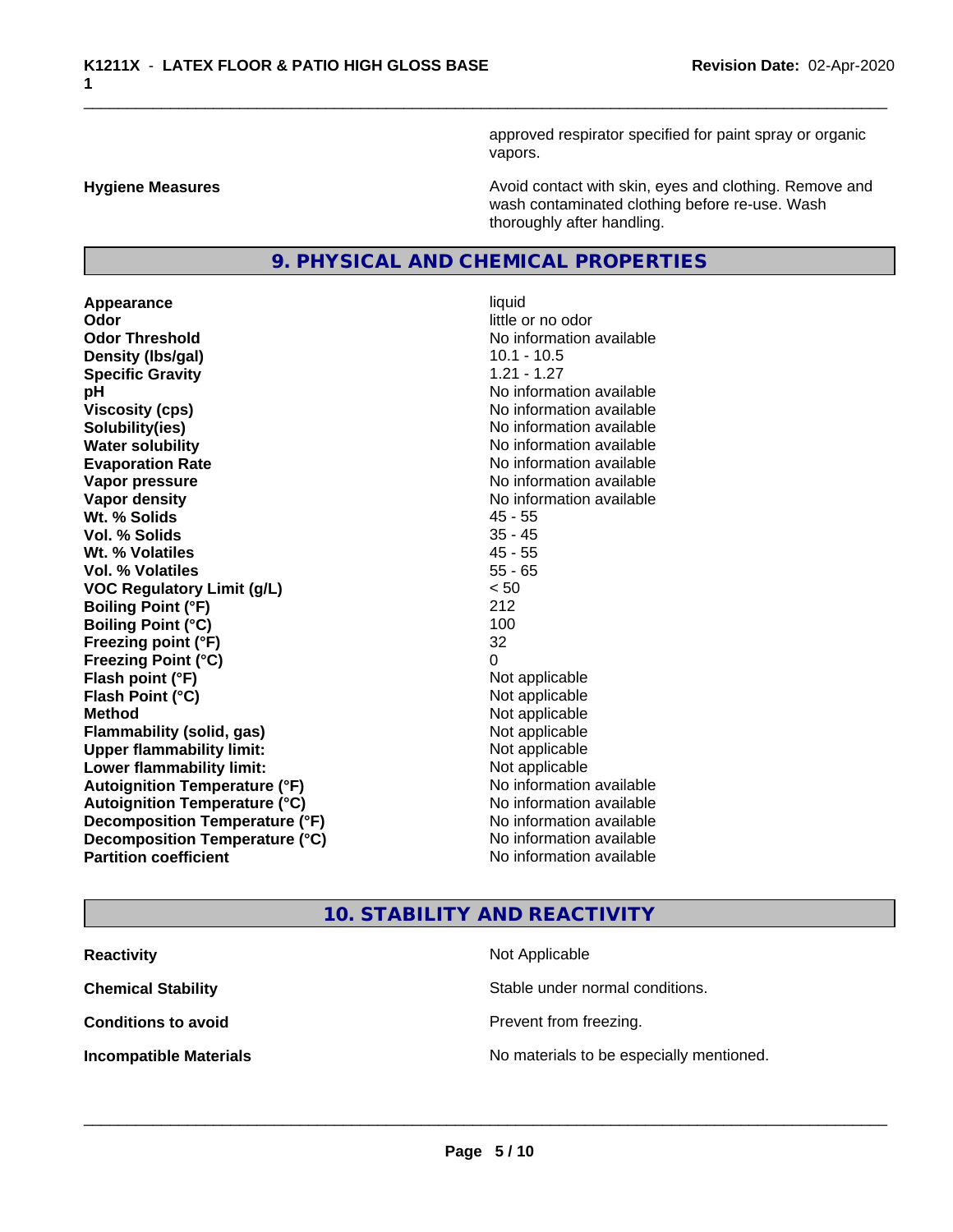#### **Hazardous Decomposition Products None under normal use.** None under normal use.

**Possibility of hazardous reactions** None under normal conditions of use.

# **11. TOXICOLOGICAL INFORMATION**

# **Product Information Information on likely routes of exposure Principal Routes of Exposure Exposure** Eye contact, skin contact and inhalation. **Acute Toxicity Product Information No information No information** available **Symptoms related to the physical,chemical and toxicological characteristics Symptoms** No information available **Delayed and immediate effects as well as chronic effects from short and long-term exposure Eye contact Exercise Solution** May cause slight irritation **Skin contact** Substance may cause slight skin irritation. Prolonged or repeated contact may dry skin and cause irritation. **Inhalation** May cause irritation of respiratory tract. **Ingestion Ingestion Ingestion may cause gastrointestinal irritation, nausea,** vomiting and diarrhea. **Sensitization**<br> **No** information available.<br> **No** information available.<br>
No information available. **Neurological Effects Mutagenic Effects** Suspected of causing genetic defects. **Reproductive Effects** May damage fertility or the unborn child.<br> **Developmental Effects** Moinformation available. **Developmental Effects No information available.**<br> **Target organ effects No information available. Target organ effects STOT -** single exposure<br> **STOT -** repeated exposure<br>
No information available **STOT** - repeated exposure

**Numerical measures of toxicity**

#### **The following values are calculated based on chapter 3.1 of the GHS document**

**Other adverse effects** No information available. **Aspiration Hazard No information available.** 

**ATEmix (oral)** 27127 mg/kg

 $\overline{\phantom{a}}$  ,  $\overline{\phantom{a}}$  ,  $\overline{\phantom{a}}$  ,  $\overline{\phantom{a}}$  ,  $\overline{\phantom{a}}$  ,  $\overline{\phantom{a}}$  ,  $\overline{\phantom{a}}$  ,  $\overline{\phantom{a}}$  ,  $\overline{\phantom{a}}$  ,  $\overline{\phantom{a}}$  ,  $\overline{\phantom{a}}$  ,  $\overline{\phantom{a}}$  ,  $\overline{\phantom{a}}$  ,  $\overline{\phantom{a}}$  ,  $\overline{\phantom{a}}$  ,  $\overline{\phantom{a}}$ 

#### **Component Information**

| Chemical name                       | Oral LD50             | Dermal LD50                         | Inhalation LC50        |
|-------------------------------------|-----------------------|-------------------------------------|------------------------|
| Titanium dioxide                    | $> 10000$ mg/kg (Rat) |                                     |                        |
| 13463-67-7                          |                       |                                     |                        |
| Sodium C14-C16 olefin sulfonate     | $= 2220$ mg/kg (Rat)  | $> 740$ mg/kg (Rabbit)              |                        |
| 68439-57-6                          |                       |                                     |                        |
| Sodium nitrite                      | $= 85$ mg/kg (Rat)    |                                     | $= 5.5$ mg/L (Rat) 4 h |
| 7632-00-0                           |                       |                                     |                        |
| Carbamic acid,                      | $>$ 5050 mg/kg (Rat)  | $> 10000$ mg/kg (Rabbit) = 2 g/kg ( |                        |
| 1H-benzimidazol-2-yl-, methyl ester | $= 6400$ mg/kg (Rat)  | $Rat$ = 8500 mg/kg (Rabbit)         |                        |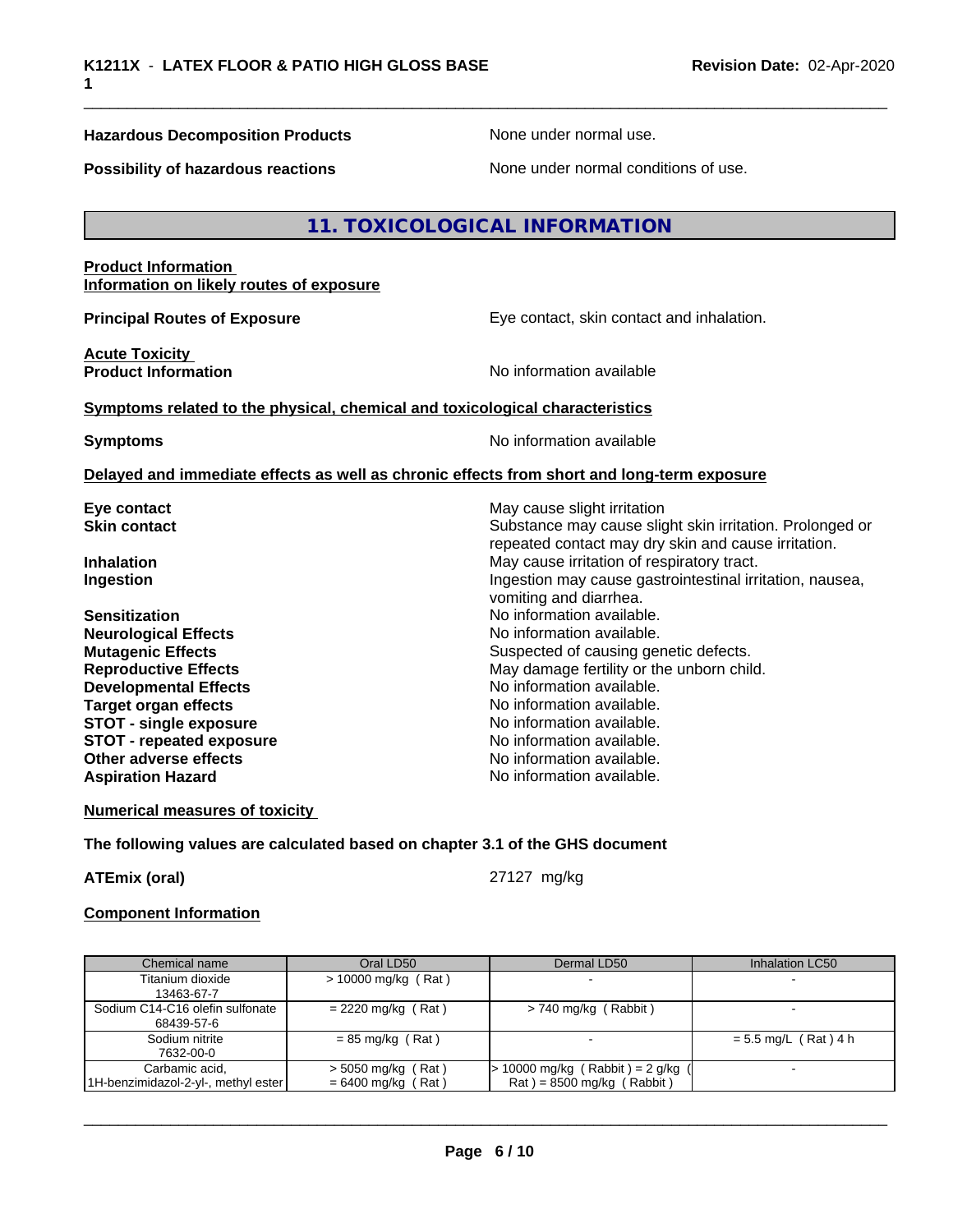#### \_\_\_\_\_\_\_\_\_\_\_\_\_\_\_\_\_\_\_\_\_\_\_\_\_\_\_\_\_\_\_\_\_\_\_\_\_\_\_\_\_\_\_\_\_\_\_\_\_\_\_\_\_\_\_\_\_\_\_\_\_\_\_\_\_\_\_\_\_\_\_\_\_\_\_\_\_\_\_\_\_\_\_\_\_\_\_\_\_\_\_\_\_ **K1211X** - **LATEX FLOOR & PATIO HIGH GLOSS BASE 1**

| 0605-21 |  |  |
|---------|--|--|

#### **Chronic Toxicity**

#### **Carcinogenicity**

*The information below indicateswhether each agency has listed any ingredient as a carcinogen:.*

| <b>Chemical name</b> | <b>IARC</b>                    | <b>NTP</b> |
|----------------------|--------------------------------|------------|
|                      | 2B - Possible Human Carcinogen |            |
| Titanium dioxide     |                                |            |
|                      | 2A - Probable Human Carcinogen |            |
| l Sodium nitrite     |                                |            |

• Although IARC has classified titanium dioxide as possibly carcinogenic to humans (2B), their summary concludes: "No significant exposure to titanium dioxide is thought to occur during the use of products in which titanium dioxide is bound to other materials, such as paint."

#### **Legend**

IARC - International Agency for Research on Cancer NTP - National Toxicity Program OSHA - Occupational Safety & Health Administration

**12. ECOLOGICAL INFORMATION**

# **Ecotoxicity Effects**

The environmental impact of this product has not been fully investigated.

#### **Product Information**

#### **Acute Toxicity to Fish**

No information available

#### **Acute Toxicity to Aquatic Invertebrates**

No information available

#### **Acute Toxicity to Aquatic Plants**

No information available

#### **Persistence / Degradability**

No information available.

#### **Bioaccumulation**

There is no data for this product.

#### **Mobility in Environmental Media**

No information available.

#### **Ozone**

No information available

# **Component Information**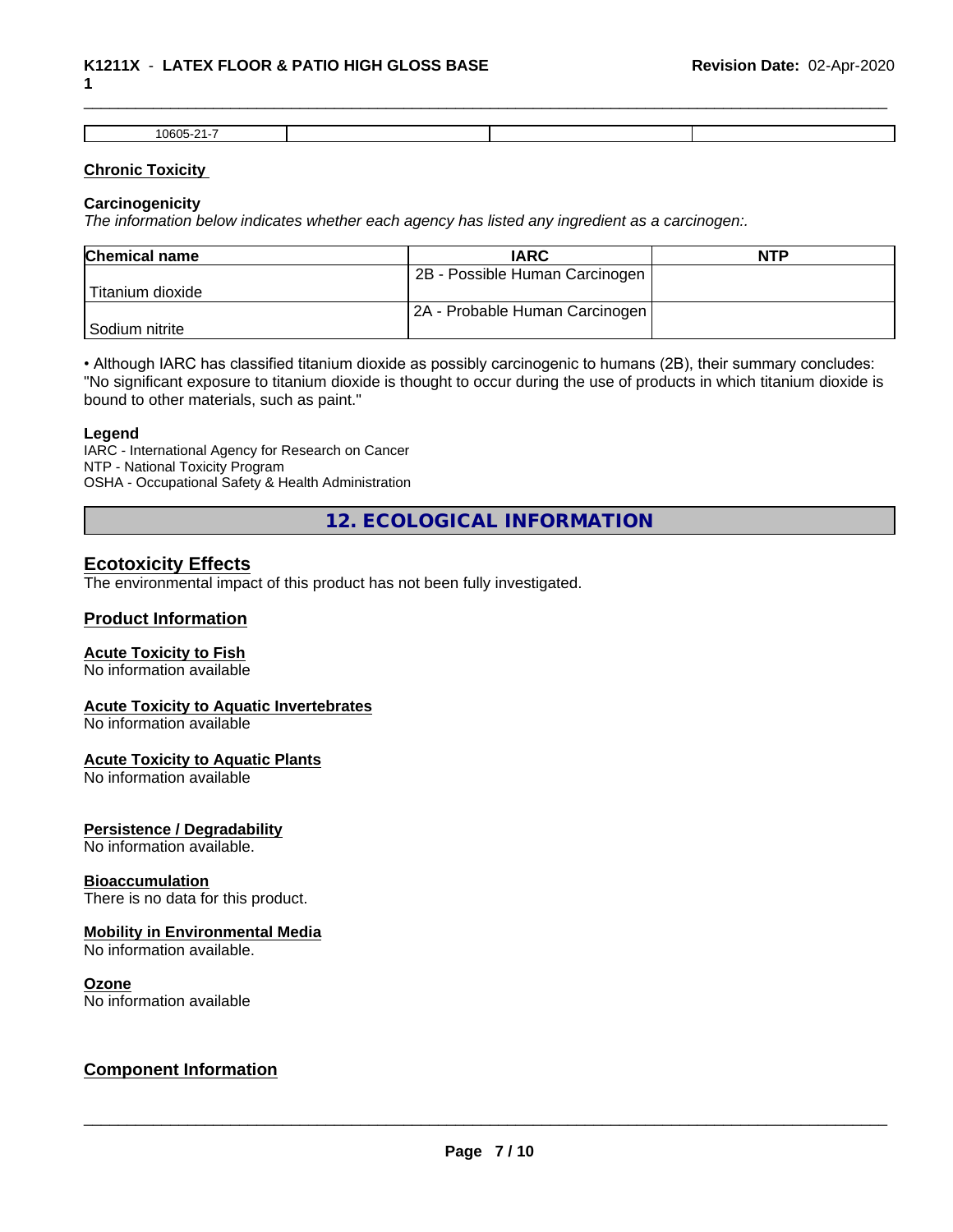#### **Acute Toxicity to Fish**

Titanium dioxide  $LC50:$  > 1000 mg/L (Fathead Minnow - 96 hr.) Carbamic acid, 1H-benzimidazol-2-yl-, methyl ester LC50: 1.5 mg/L (Rainbow Trout - 96 hr.)

#### **Acute Toxicity to Aquatic Invertebrates**

Carbamic acid, 1H-benzimidazol-2-yl-, methyl ester LC50: 0.22 mg/L (water flea - 48 hr.)

#### **Acute Toxicity to Aquatic Plants**

No information available

**13. DISPOSAL CONSIDERATIONS**

**Waste Disposal Method** Mathol Dispose of in accordance with federal, state, provincial, and local regulations. Local requirements may vary, consult your sanitation department or state-designated environmental protection agency for more disposal options.

## **14. TRANSPORT INFORMATION**

**TDG** Not regulated

**ICAO / IATA** Not regulated

**IMDG / IMO** Not regulated

# **15. REGULATORY INFORMATION**

### **International Inventories**

| <b>TSCA: United States</b> | Yes - All components are listed or exempt. |
|----------------------------|--------------------------------------------|
| <b>DSL: Canada</b>         | No - Not all of the components are listed. |

#### **National Pollutant Release Inventory (NPRI)**

#### **NPRI Parts 1- 4**

This product contains the following Parts 1-4 NPRI chemicals: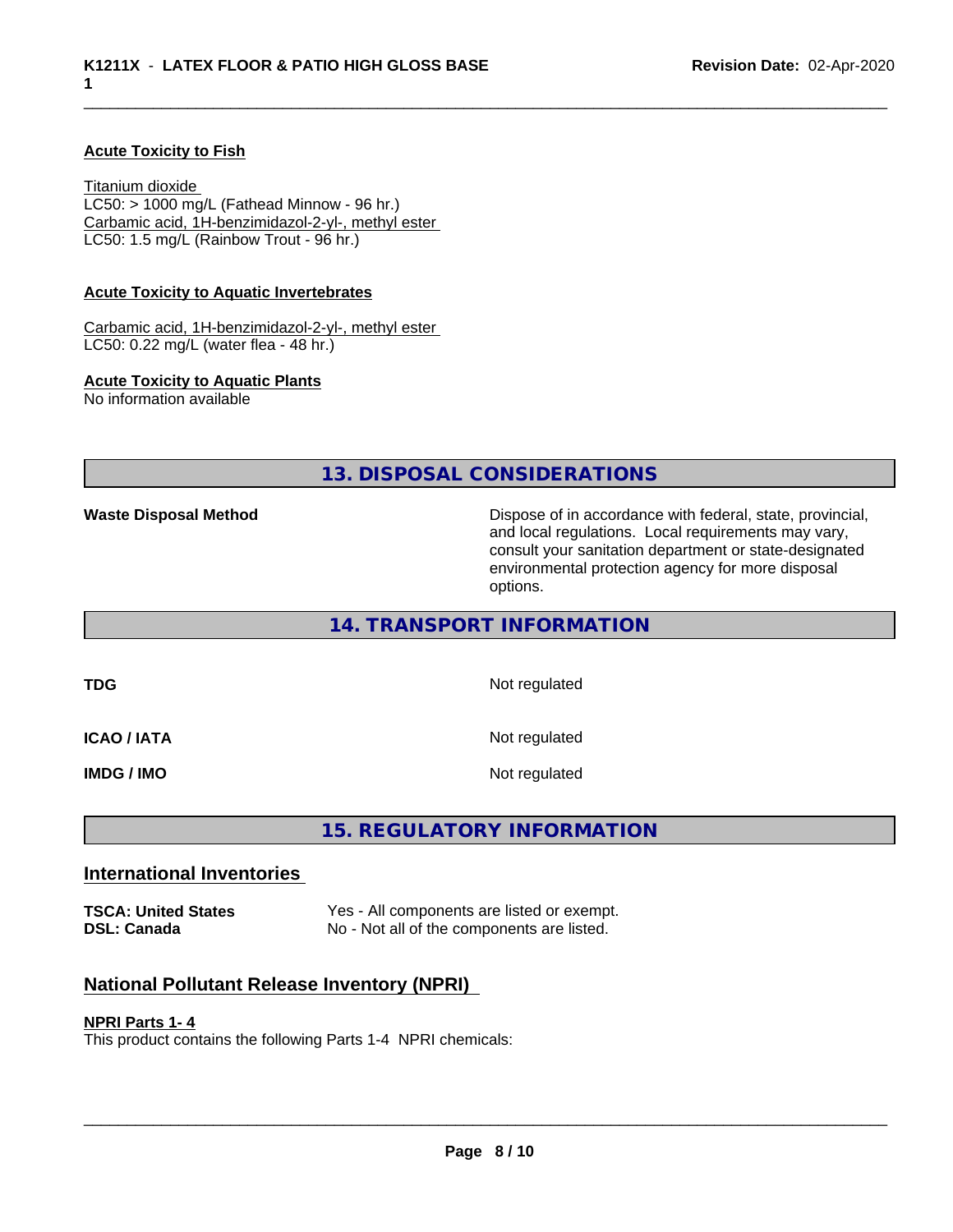| <b>Chemical name</b> | <b>CAS No.</b> | Weight-%     | <b>NPRI Parts 1-4</b> |
|----------------------|----------------|--------------|-----------------------|
| 30dium nitrite       | 7632-00-0      | 0.25%<br>U., | Listed                |

#### **NPRI Part 5**

This product contains the following NPRI Part 5 Chemicals:

*None*

#### **WHMIS Regulatory Status**

This product has been classified in accordance with the hazard criteria of the Hazardous Products Regulations (HPR) and the SDS contains all the information required by the HPR.

# **16. OTHER INFORMATION**

**HMIS** - **Health:** 2\* **Flammability:** 0 **Reactivity:** 0 **PPE:** -

#### **HMIS Legend**

- 0 Minimal Hazard
- 1 Slight Hazard
- 2 Moderate Hazard
- 3 Serious Hazard
- 4 Severe Hazard
- \* Chronic Hazard
- X Consult your supervisor or S.O.P. for "Special" handling instructions.

*Note: The PPE rating has intentionally been left blank. Choose appropriate PPE that will protect employees from the hazards the material will present under the actual normal conditions of use.*

*Caution: HMISÒ ratings are based on a 0-4 rating scale, with 0 representing minimal hazards or risks, and 4 representing significant hazards or risks. Although HMISÒ ratings are not required on MSDSs under 29 CFR 1910.1200, the preparer, has chosen to provide them. HMISÒ ratings are to be used only in conjunction with a fully implemented HMISÒ program by workers who have received appropriate HMISÒ training. HMISÒ is a registered trade and service mark of the NPCA. HMISÒ materials may be purchased exclusively from J. J. Keller (800) 327-6868.*

 **WARNING!** If you scrape, sand, or remove old paint, you may release lead dust. LEAD IS TOXIC. EXPOSURE TO LEAD DUST CAN CAUSE SERIOUS ILLNESS, SUCH AS BRAIN DAMAGE, ESPECIALLY IN CHILDREN. PREGNANT WOMEN SHOULD ALSO AVOID EXPOSURE.Wear a NIOSH approved respirator to control lead exposure. Clean up carefully with a HEPA vacuum and a wet mop. Before you start, find out how to protect yourself and your family by logging onto Health Canada at

http://www.hc-sc.gc.ca/ewh-semt/contaminants/lead-plomb/asked\_questions-questions\_posees-eng.php.

| <b>Prepared By</b>                                  | <b>Product Stewardship Department</b><br>Benjamin Moore & Co.<br>101 Paragon Drive<br>Montvale, NJ 07645<br>800-225-5554 |  |
|-----------------------------------------------------|--------------------------------------------------------------------------------------------------------------------------|--|
| <b>Revision Date:</b><br><b>Reason for revision</b> | 02-Apr-2020<br>Not available                                                                                             |  |

#### **Disclaimer**

The information contained herein is presented in good faith and believed to be accurate as of the effective date shown